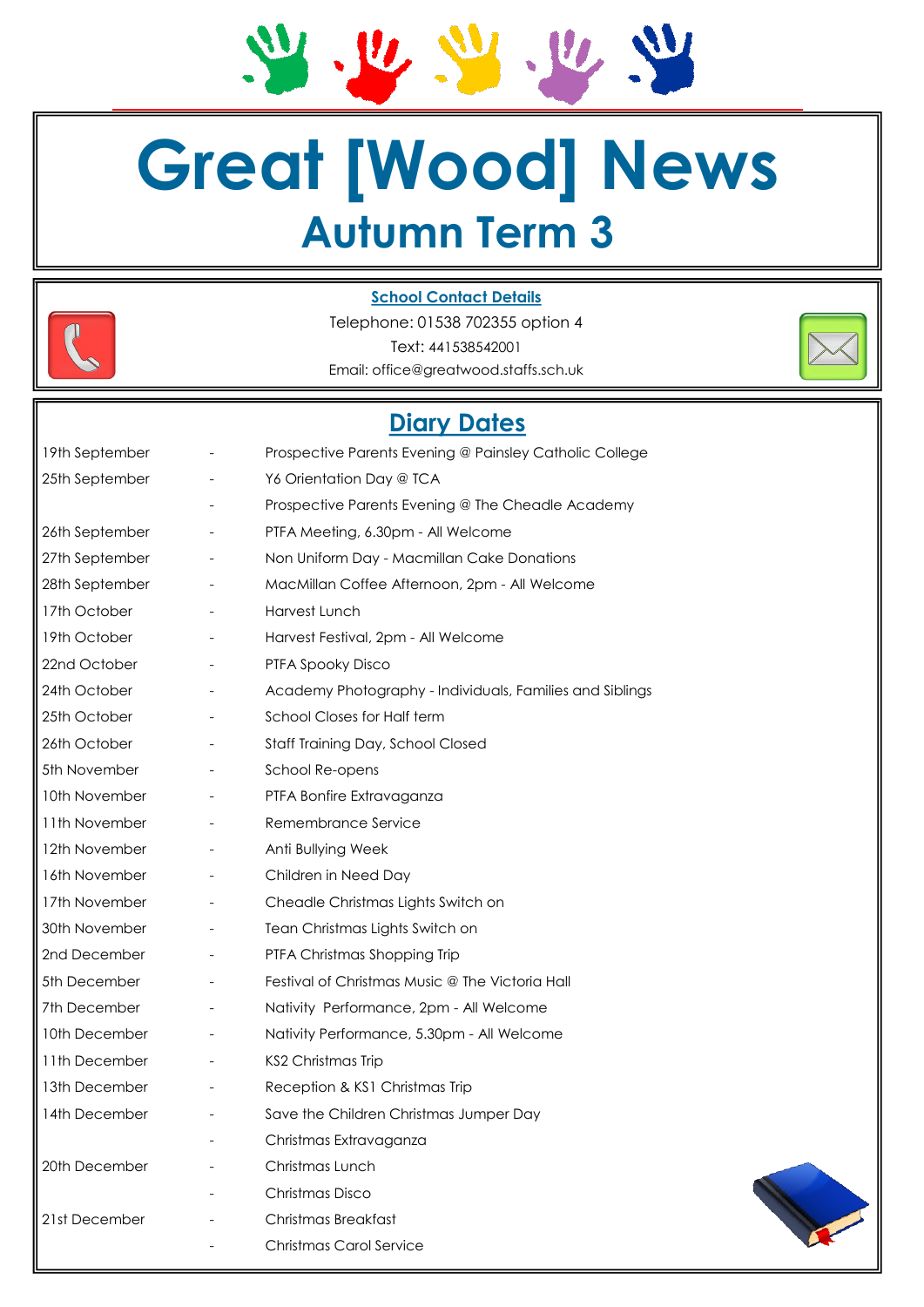#### **Macmillan Coffee Afternoon**

Following the success of previous years we are, once again, holding our Macmillan Coffee afternoon on Friday 28th September at 2-4pm. Please come and join us for coffee, slice of cake and a chat, all funds raised go to Macmillan Cancer Support.



The main reason for this fundraisers' success is the generous donation of cakes from our parents, homemade or bought and therefore we will be having a school **own clothes day on Thursday 27th September**. To wear their own clothes, children are asked to bring in a donation of a cake or cakes, (these can be home baked or shop bought), all donations will be gratefully received!

We hope that you will be able to come along and support this extremely worthwhile cause, whilst enjoying a slice of cake, a cuppa and a chat amongst friends.

Thank you, in advance, for your help and support.



#### **Year 6 Transition to High School**

Please be aware that the closing date for Year 6 parents to apply for a high school place, for their child, is **31st October 2018.** Please ensure that you have made your application before this date. Applications can be made using the online application service, which is available at www.staffordshire.gov.uk/education/admissions and by following the links to 'Apply online'.

If any parent requires help with the application process, please contact the school office, who will be happy to help.

#### **Our School Day**

Here is some important information about the start and end of our school day:

#### **Reception, Year1 and Year 2**

Reception, year 1 and year 2 children should be dropped off at their cloakroom door. To promote our children's independence, we ask that children come into the cloakroom on their own. There will, of course, be staff on hand to give assistance, should they require it. We would also ask parents/ carers not to congregate around the entrance itself, to allow children to enter the cloakroom easily and safely.



Please may we remind you that your Great Wood child and their younger siblings, remain the responsibility of their parent/carer, until they enter school at 8.50am. Can we also please ask that children (including younger siblings), are not allowed to run freely around the school grounds, in the interest of health and safety.

At the end of the school day KS1 children will be supervised by a member of staff, until collected by a designated adult, from their cloakroom door. Reception children will leave via the door to their outside area and will also be supervised by a member of staff, until collected by a designated adult.

#### **KS2 Children**

At the start of the school day KS2 children will congregate on the school playground. A member of staff will be on duty to supervise children from 8.50am, children will not be supervised before this time. Therefore, we ask that children arrive at school at an appropriate time.

At the end of the school day Y3/4 children will leave school via the side door in their classroom and Y5/6 will leave via their cloakroom door. Both classes will be supervised by a member of staff.

#### **After School Clubs**

Children attending after school clubs will need to be collected via the side door of the 3/4 classroom, where they will be supervised by a member of staff. We ask parents/carers to wait outside this door to collect their children. We will not be opening up the hall for the collection of children, at the end of after school clubs. This is to ensure a safe and speedy end to the school day.

Thank you in advance for your co-operation. If you have any queries, please contact the school office.